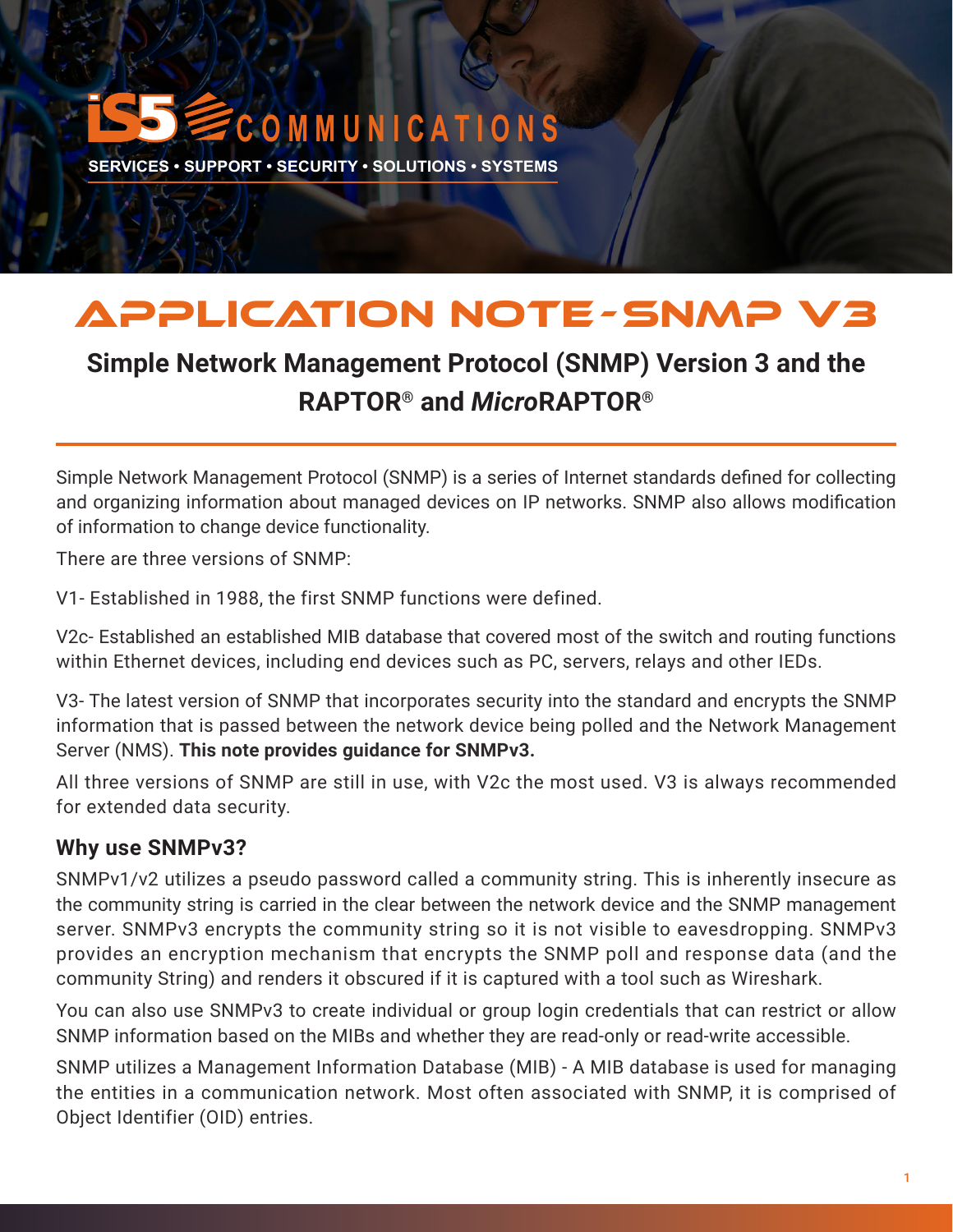The functionality of SNMP utilizing MIB databases filled with OIDs is incorporated into a variety of tools and software applications. The main application using SNMP is called a Network Management System. NMS systems serve multiple functions, including:

- 1. **Network monitoring** NMS software monitors network elements to ensure all devices are operating optimally. Alerts and alarms can be sent to network administrators if a problem is detected.
- 2. **Device detection**  When a new device is installed, configured, and connected to the managed network, the NMS detects it so that it can be recognized and added to the network for monitoring.
- 3. **Performance analysis**  An NMS can monitor the current performance of a network, including the overall performance of the network and individual devices and connections. For example, the NMS may detect aspects of a network where bandwidth utilization is nearing the maximum bandwidth available. This data can be used to provide supporting information to recommend the addition of new hardware if needed.
- 4. **Device management**  An NMS can provide a central platform to manage multiple devices from multiple locations. It can be used to configure a device, remove unused devices or modify settings based on the performance analysis.
- 5. **Fault management**  If a network device or communications fails, an NMS may be able to automatically provide notification of the issue and the location of the failure. When a fault occurs, a network alert or notification is sent network administrators and is monitored on the NMS until resolved and cleared.

There are several widely used SNMP commands:

- SNMPGet command retrieves the value of a MIB object.
- SNMPGetnext command retrieves the value of the next MIB object in a sequence or table. It is useful for retrieving multiple MIB entries without continuous SNMPGet commands.
- SNMPSet if the OID has write/set capable, SNMPSet will facilitate the settings change for the OID.

SNMP is poll-based, so these commands are issued primarily as polls to each device that the NMS Server manages. The polls are done on a scheduled periodic basis to not overutilize the available bandwidth. SNMPv3 provides encryption for these commands and responses.

Faults and alarms are sent proactively by the managed network device to the NMS for monitoring and are not poll-based. These provide notifications in the event of an issue such as a dead power supply or if a physical port goes inoperable. They are stored in the NMS server. They can be cleared if they are acknowledged on the NMS system.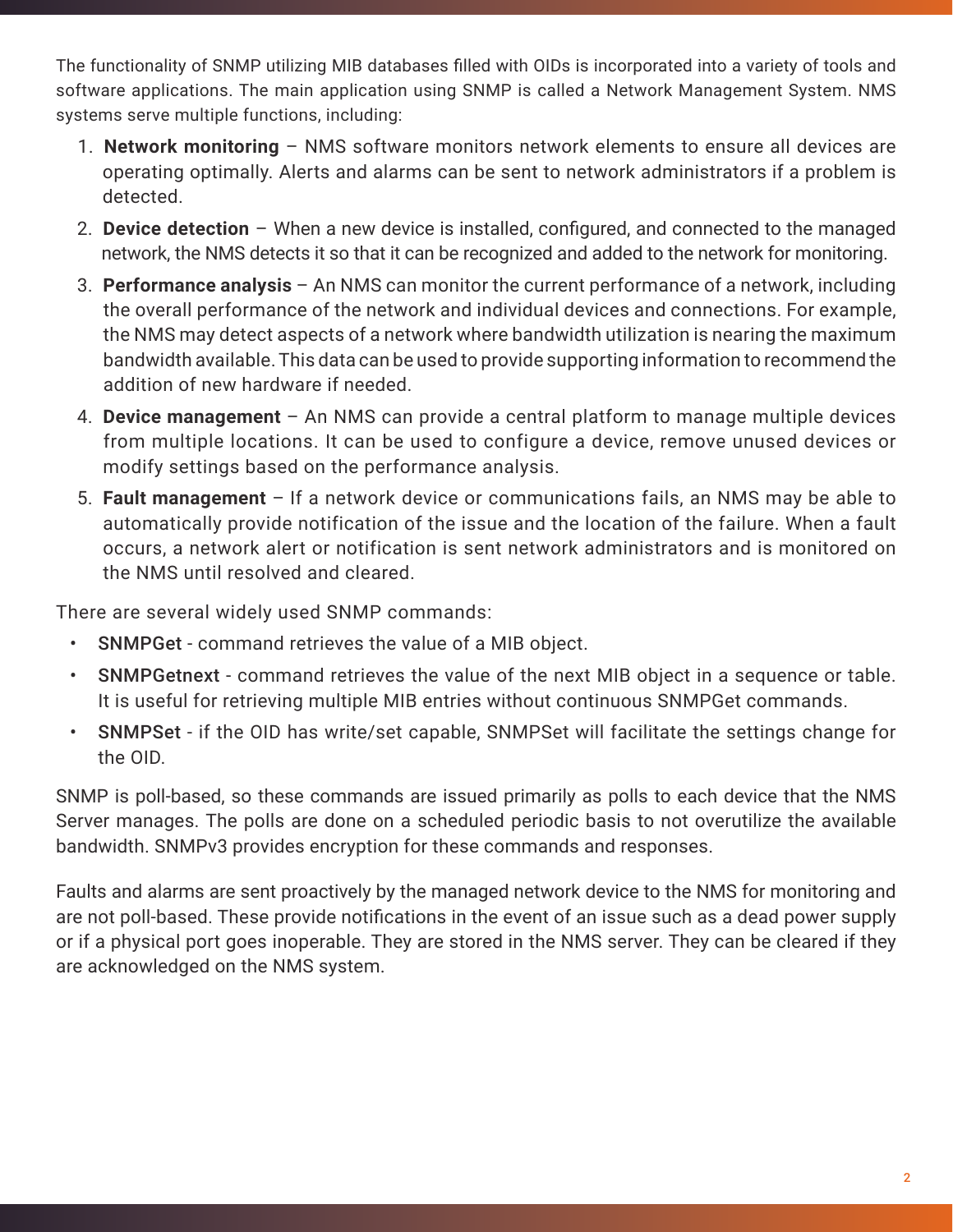#### *Figure 1*



#### **Settings for the iMX350/950 RAPTOR and iMR320** *Micro***RAPTOR**

These examples are shown by using the CLI commands.

We will be referring to this example for the configurations for the Network switch (RAPTOR or *Micro*RAPTOR).

#### *Figure 2 (Reference)*



#### **For SNMP V3:**

The guidelines for configuration are as follows:

- 1) SNMPv3 framework has three security levels: noAuthNoPriv, authNoPriv, and authPriv can be configured.
- If the required security level is noAuthNoPriv, auth parameter must be configured as none (no Authentication) and there is no need to specify group access for both authentication and privacy (Encryption).
- If the required security level is authNoPriv, auth parameter and group access for authentication must be configured and there is no need to specify group access for privacy (Encryption).
- If the required security level is authPriv, auth parameter and group access for authentication and privacy (Encryption) must be configured.

Refer to the Agent/Manager figure for the Topology Setup. Execute the following commands in the SNMP Agent (switch1) to allow SNMPv3 access with SNMP manager (Host1).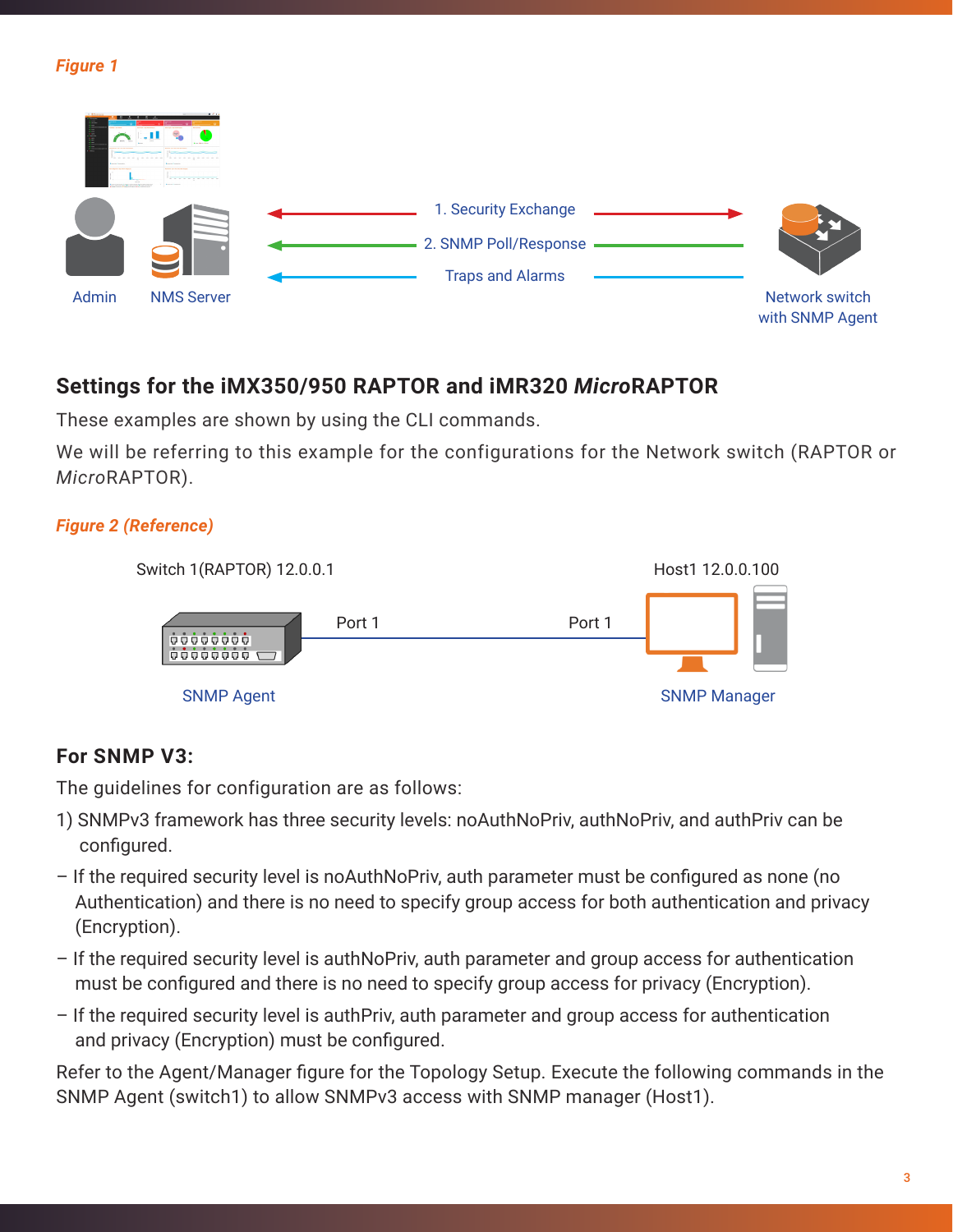Configure the SNMP engine ID. SNMP engine ID is an administratively unique identifier.

− Enter the Global Configuration Mode. **iS5comm# configure terminal**

− Configure the SNMP engine ID. **iS5comm(config)# snmp engineid** 80.00.08.1c.04.46.64 The engine ID can be the MAC Address of the RAPTOR

− Create and configure the parameters for the user user3 (example). **iS5comm(config)# snmp user user3 auth SHA sha12345 priv DES des12345 engineid 80.00.08.1c.04.46.64** User3 is an example name. Sha12345 is an example. Des 12345 is an example

− Configure the SNMP Group as group3 (example) and the associated group parameters. The group must be created using the command SNMP group command before configuring the group access details.

**iS5comm(config)# snmp group** group3 user user3 security-model v3 group3 is an example name

− Configure the access details for the group group3.

**iS5comm(config)# snmp access** group3 v3 auth **read** v3read **write** v3write **notify** none **iS5comm(config)# snmp access** group3 v3 priv **read** v3read **write** v3write **notify** none

− Configure the parameters associated with SNMP view.

− Configure the view as v3read.

**iS5comm(config)# snmp view** v3read 1.3.6.1.2.1.17.7.1.4.5.1 **mask** 1.1.1.1.1.1.1.1.1.1.1.1 included nonvolatile

− Configure the view as v3write.

**iS5comm(config)# snmp view** v3write 1.3.6.1.2.1.17.7.1.4.5.1 **mask** 1.1.1.1.1.1.1.1.1.1.1.1 included nonvolatile

− Exit from the Global Configuration Model.

**iS5comm(config)# end**

**Always remember to save your settings with the** *wr Startup-config* **command.**